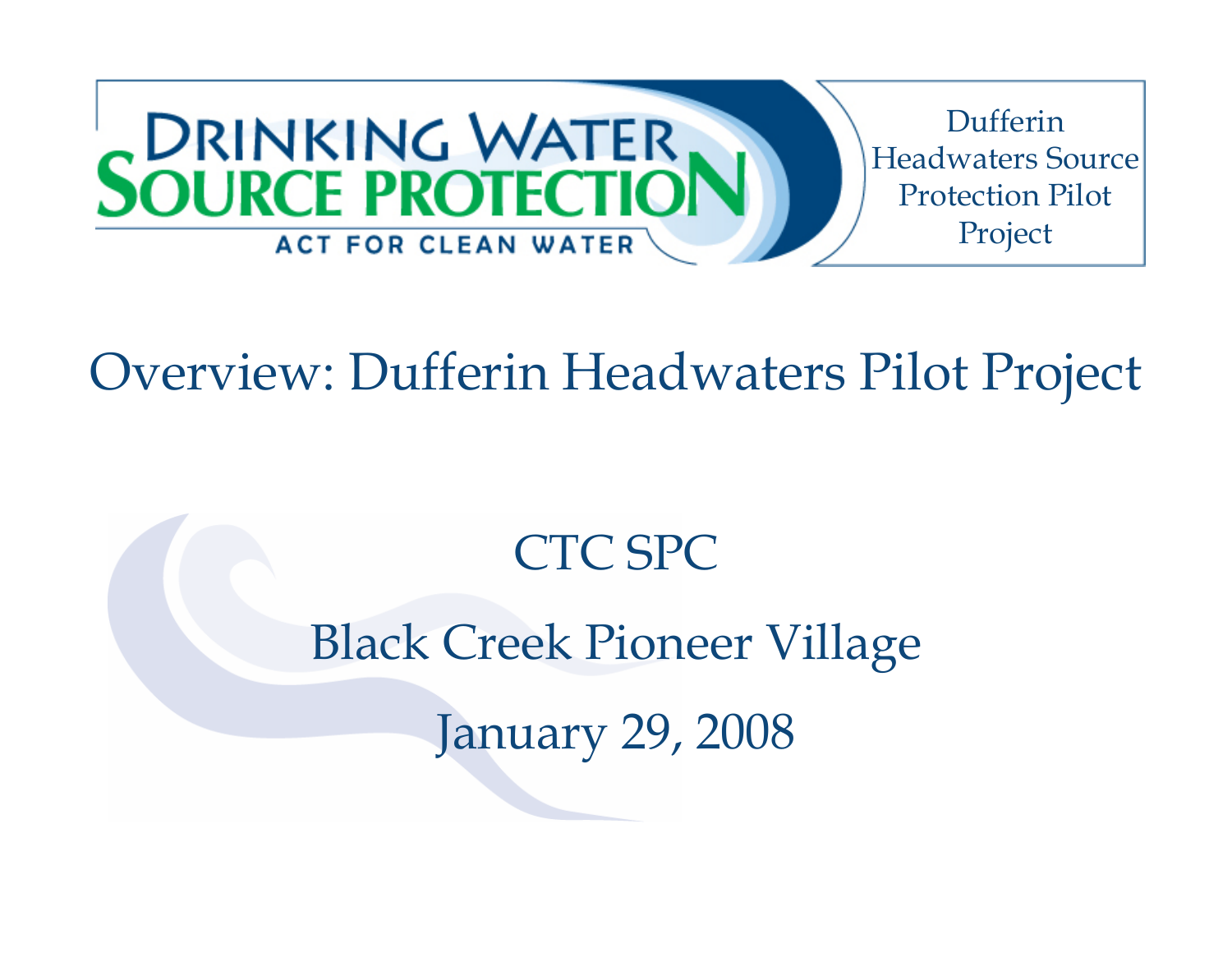# Pilot study objectives

- Aid the implementation of multiple source protection plans within a single municipality by addressing:
	- Boundary mapping issues
	- Groundwater fluxes (water budget)
	- Municipal capacity
	- Communication challenges
- $\bullet$  Develop province-wide applicable tools and recommendations for the above objectives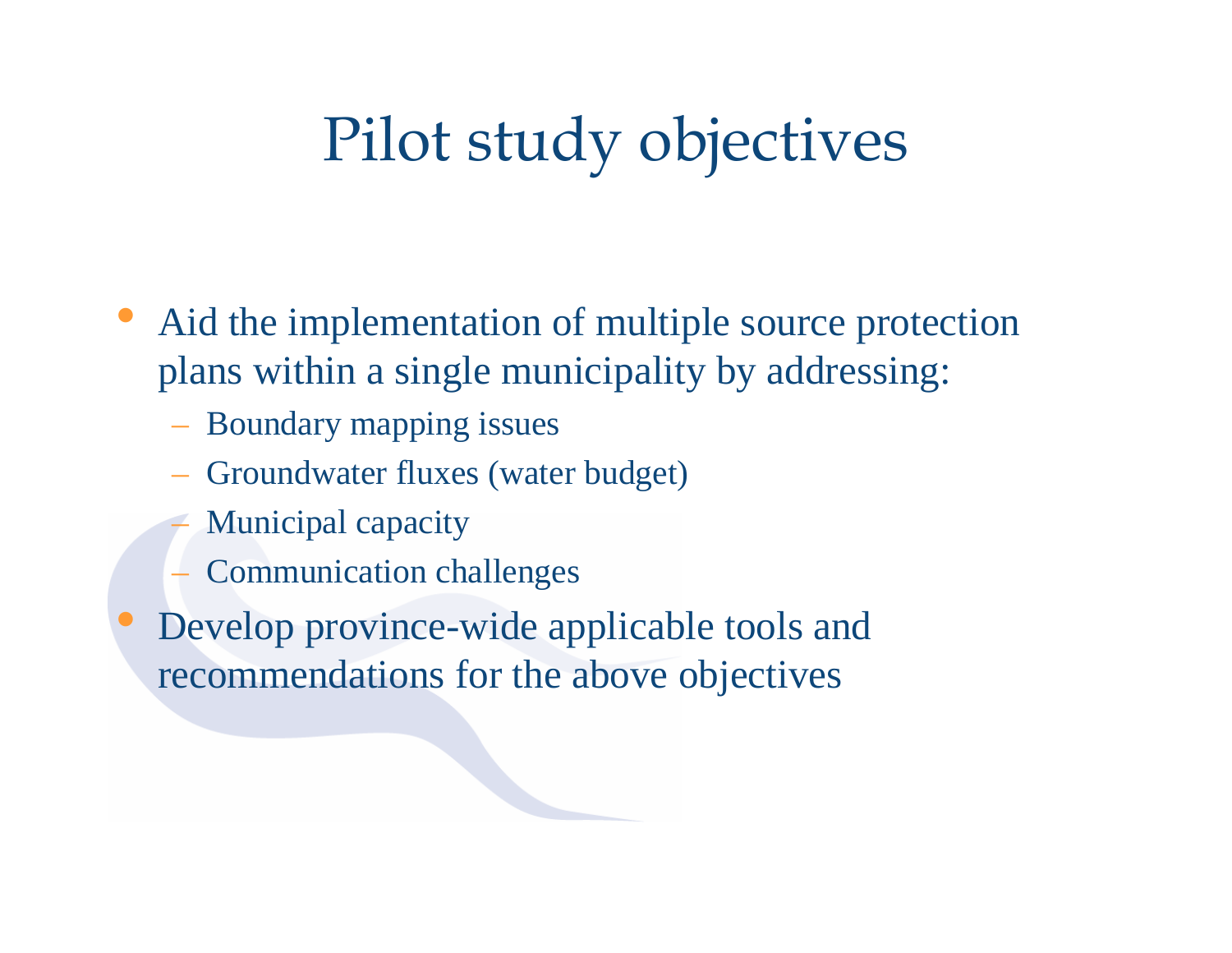

Pilot study overview

- $\bullet$  Dufferin County contains headwaters of:
	- Grand River
	- Nottawasaga River
	- Credit River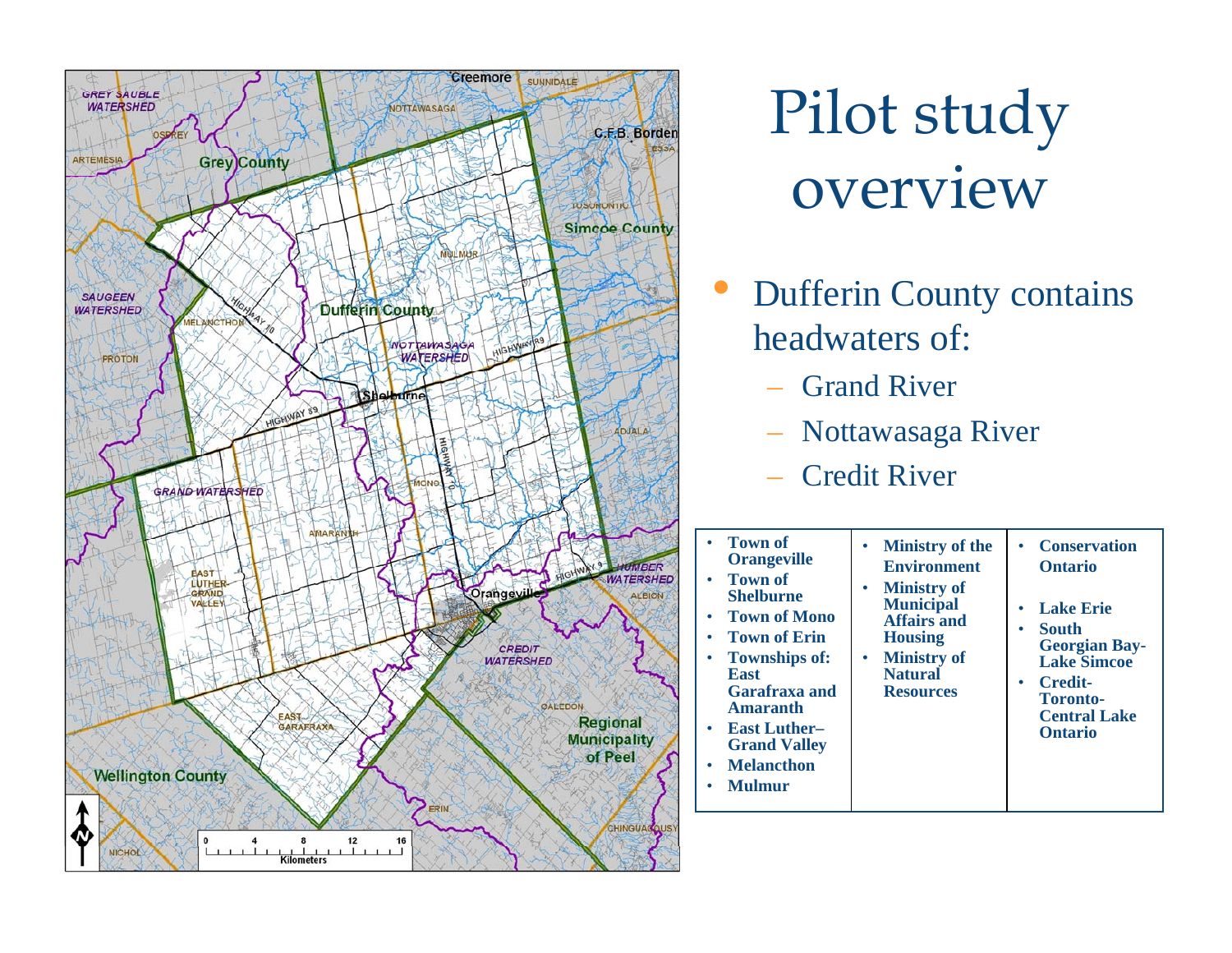# Pilot study work plan



- $\bullet$ Phase 2 – Information gathering
- $\bullet$ Phase 3 – Deliverables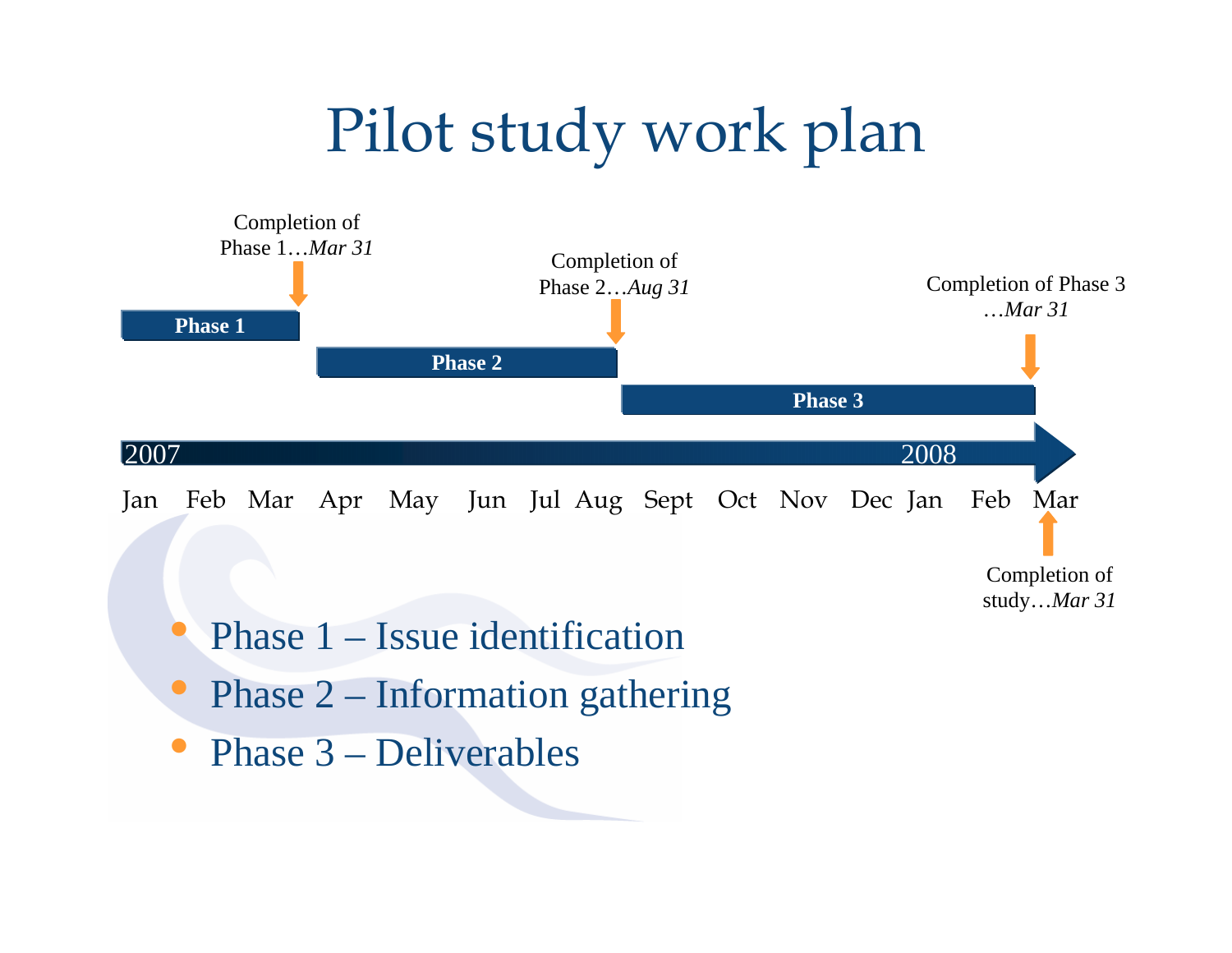# Pilot study deliverables/outcomes

- 1.Selected integrated maps for each municipality.
- 2. Report: Geological cross-sections and delineation of groundwater divides across source protection boundaries.
- 3. Report: Cross-boundary technical issues and recommendations.
- 4. Report: Municipal capacity building needs and related communication challenges and solutions.
- 5. Presentation: Project summary and recommendations.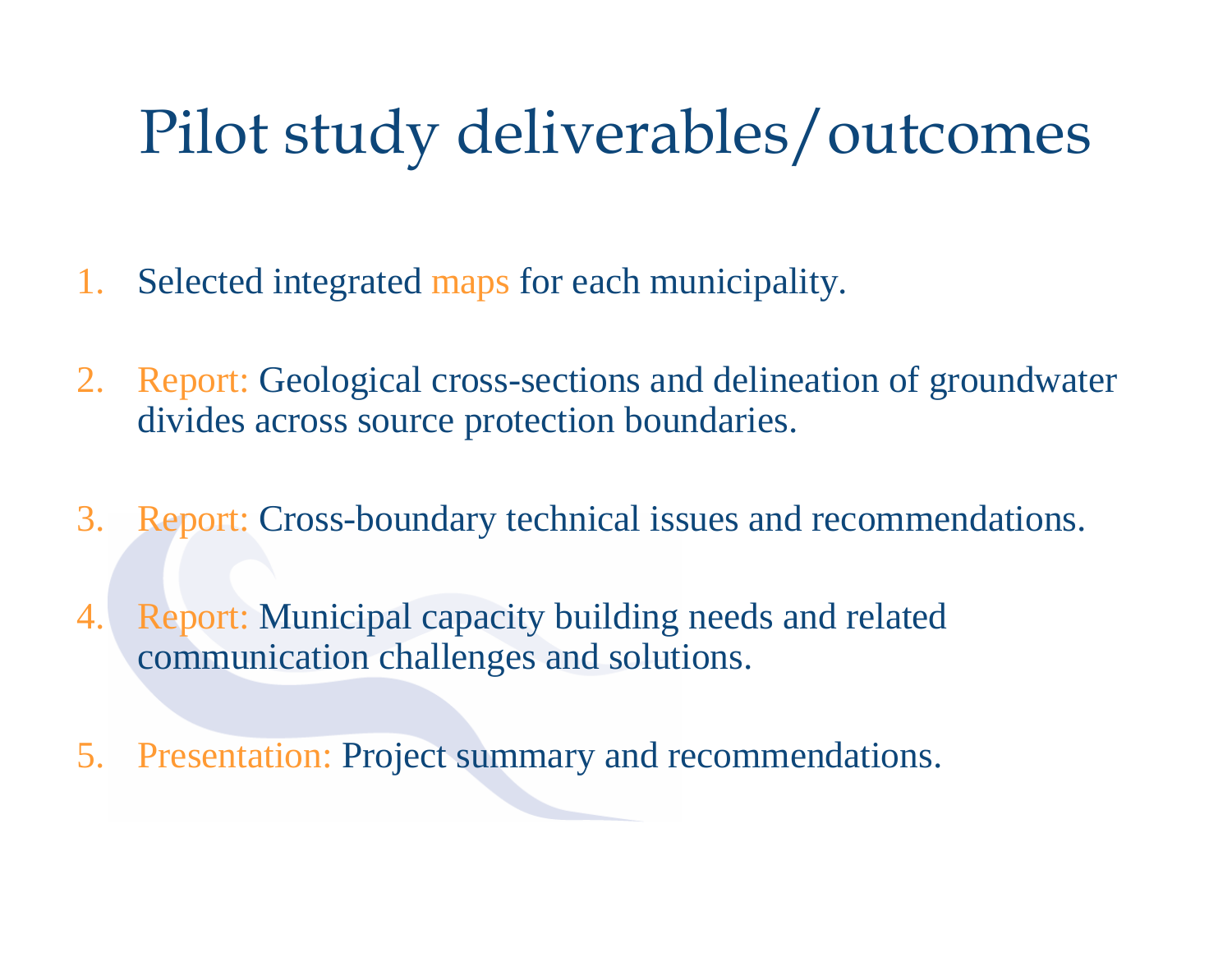# Pilot study governance

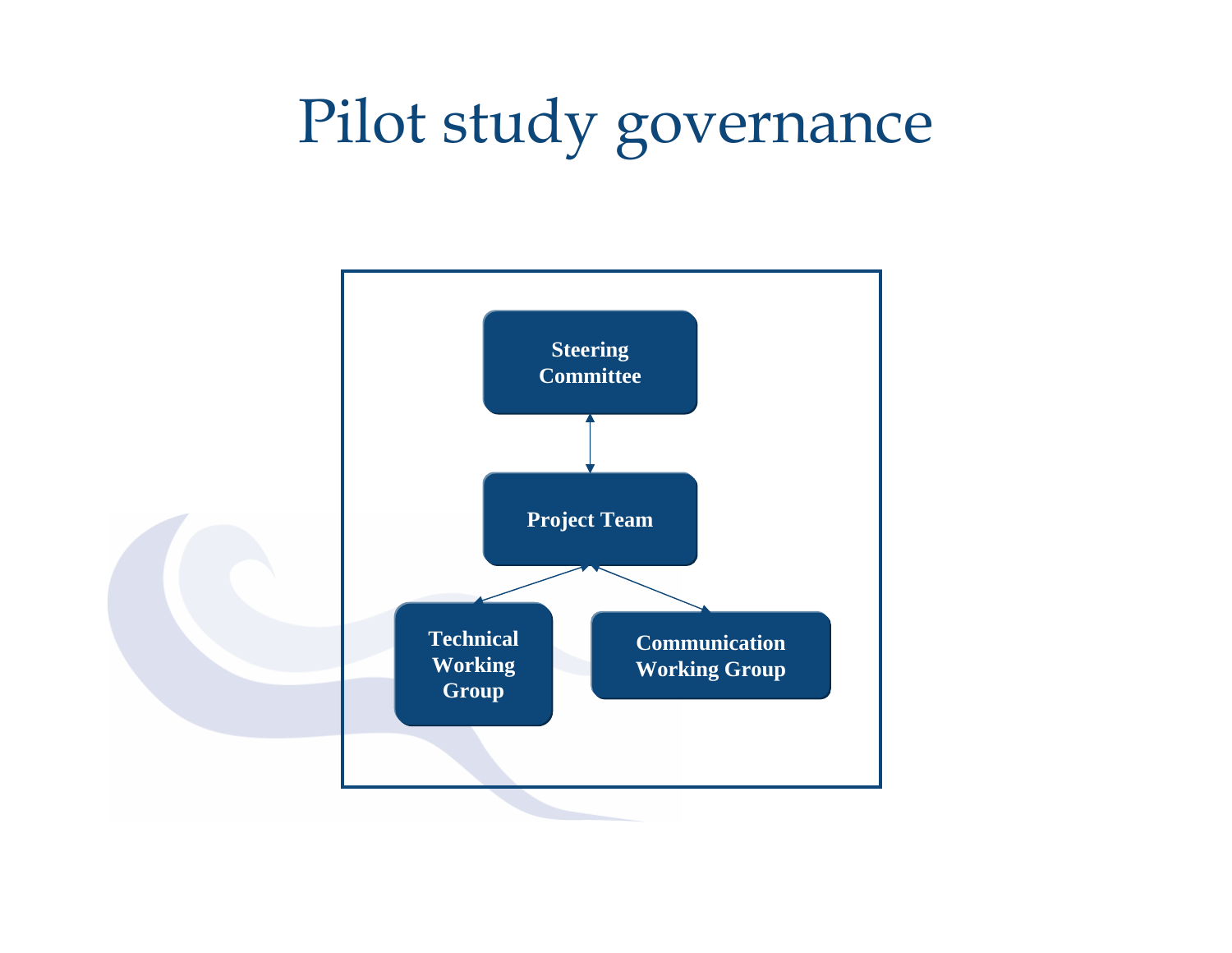# Technical component overview

#### $\bullet$ 3 components:

 $\bullet$ 

- Edge matched maps for municipalities
- Edge matched geological cross-sections
- Flux calculations for consistent water budgets
- Technical Project Outcomes
	- Consistent seamless maps for municipalities
	- Edge matched geology
	- –Integrated water budgets for SWP
	- Process map for other SWP regions to use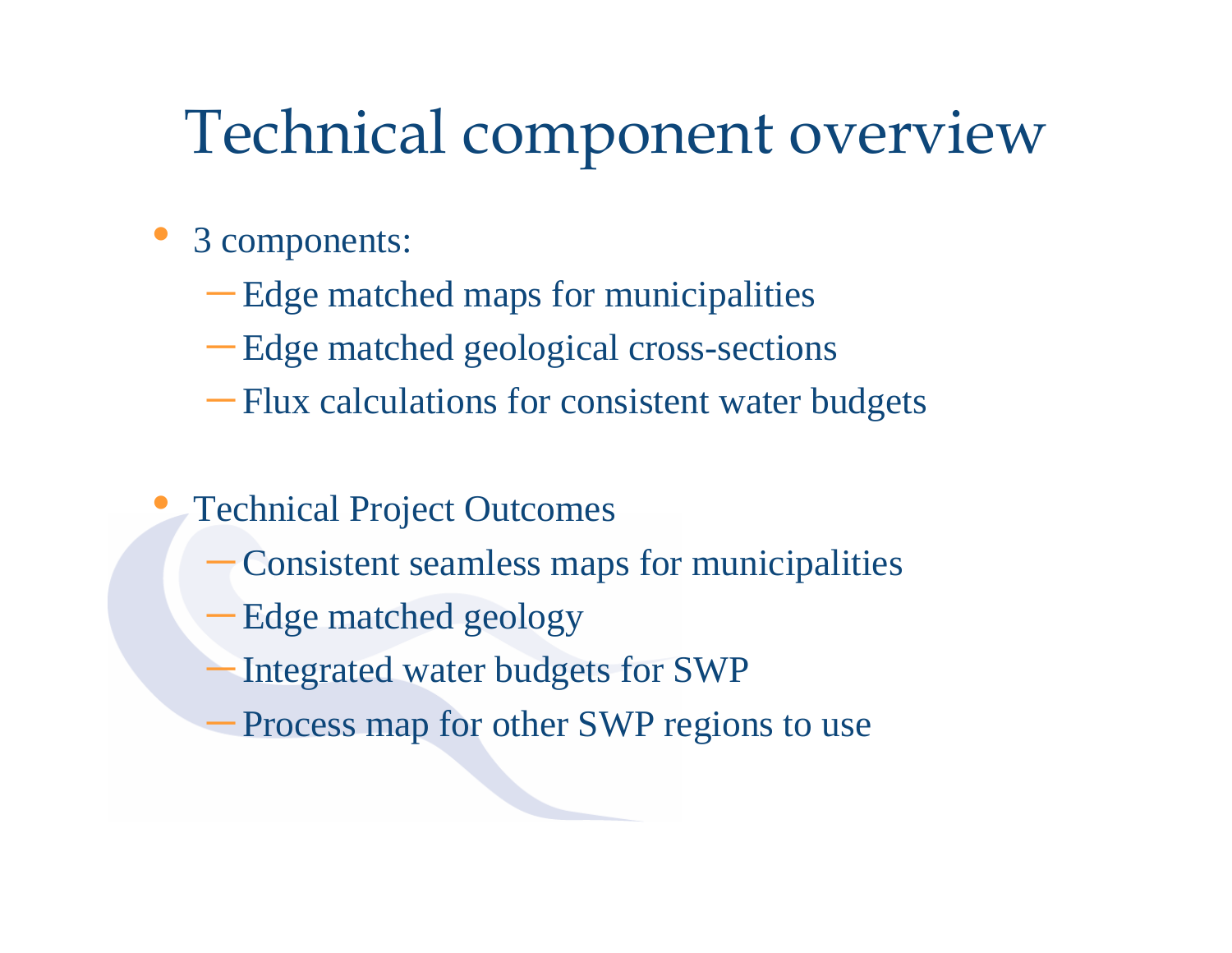

Edge matched maps

- Illustrates Quaternary **Geology**
- An example of proper edge-matching
- $\bullet$  Notice that data matches on either side of the watershed boundary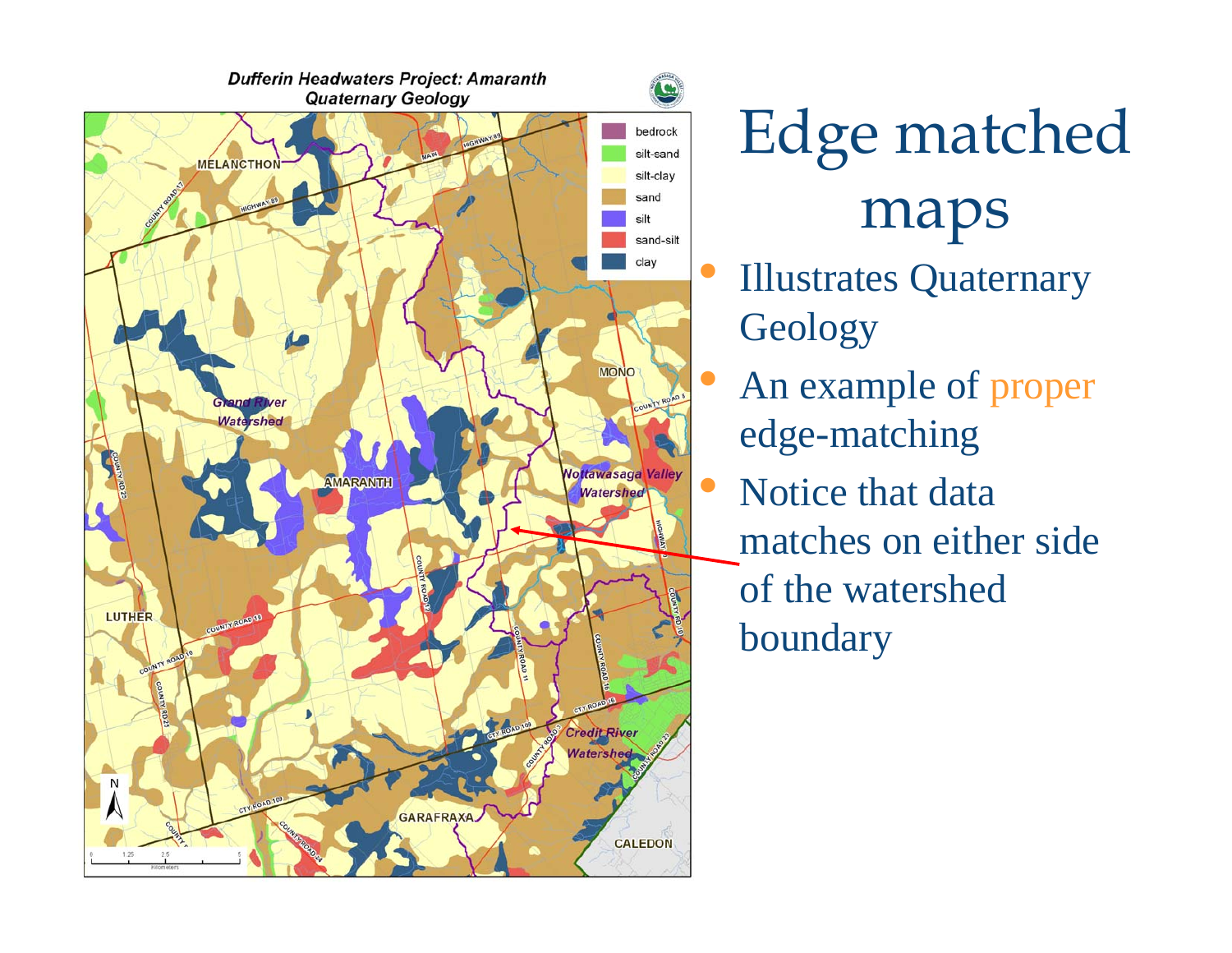# Maps: Where we are at and next steps

- •Data solicitation
- •Creation of draft maps
- • Issues identification and recommendation
- •Vulnerable Aquifers
- •Significant Recharge areas
- • To be completed by March 31, 2008

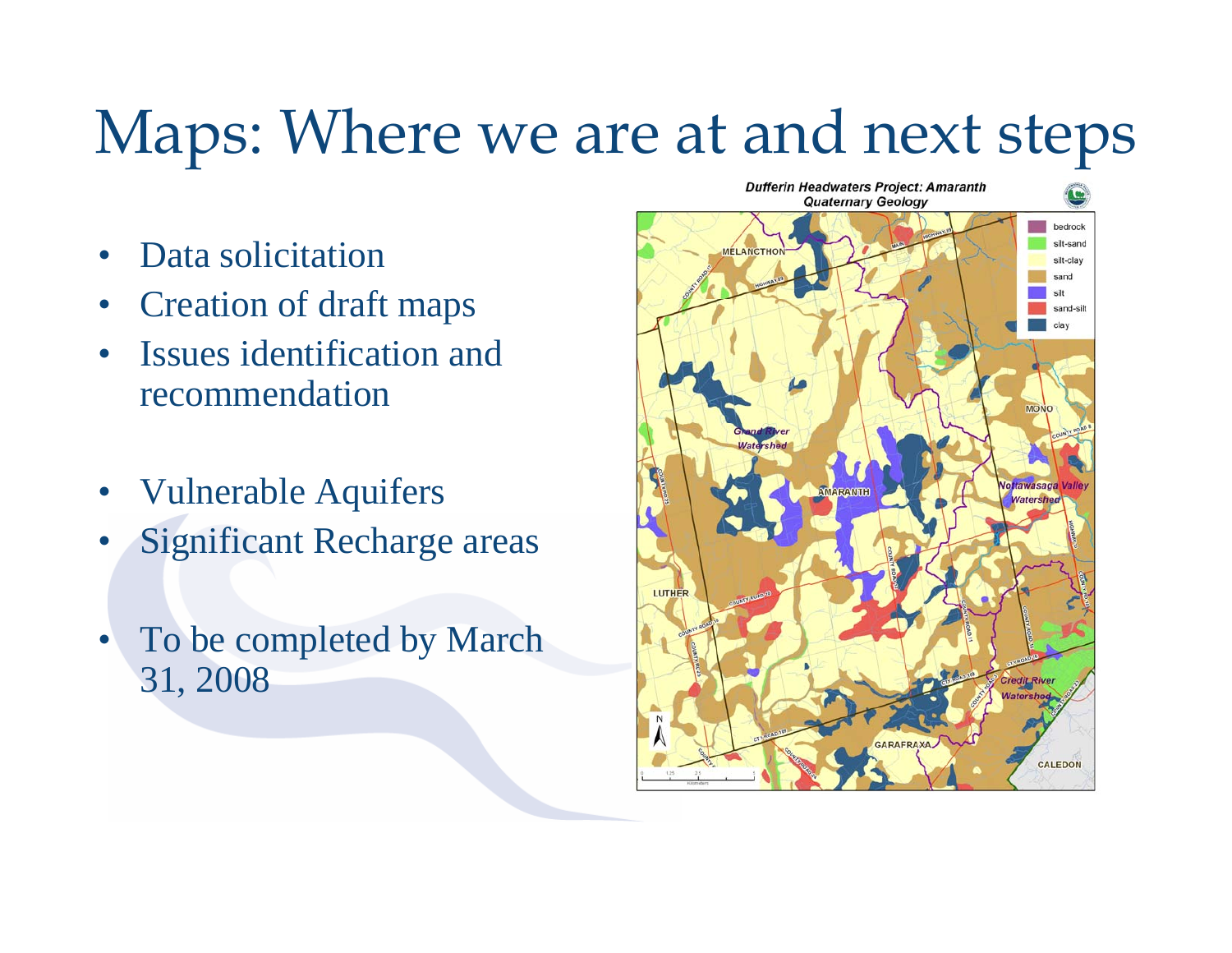# Geological Cross-Sections

- $\bullet$  **Geology controls ground-water recharge, flow, discharge and availability**
- • **Edge Matching-** Ensure 3-D geological consistency across watershed boundaries
- •**Benefit-** SWP water budget modeling exercise



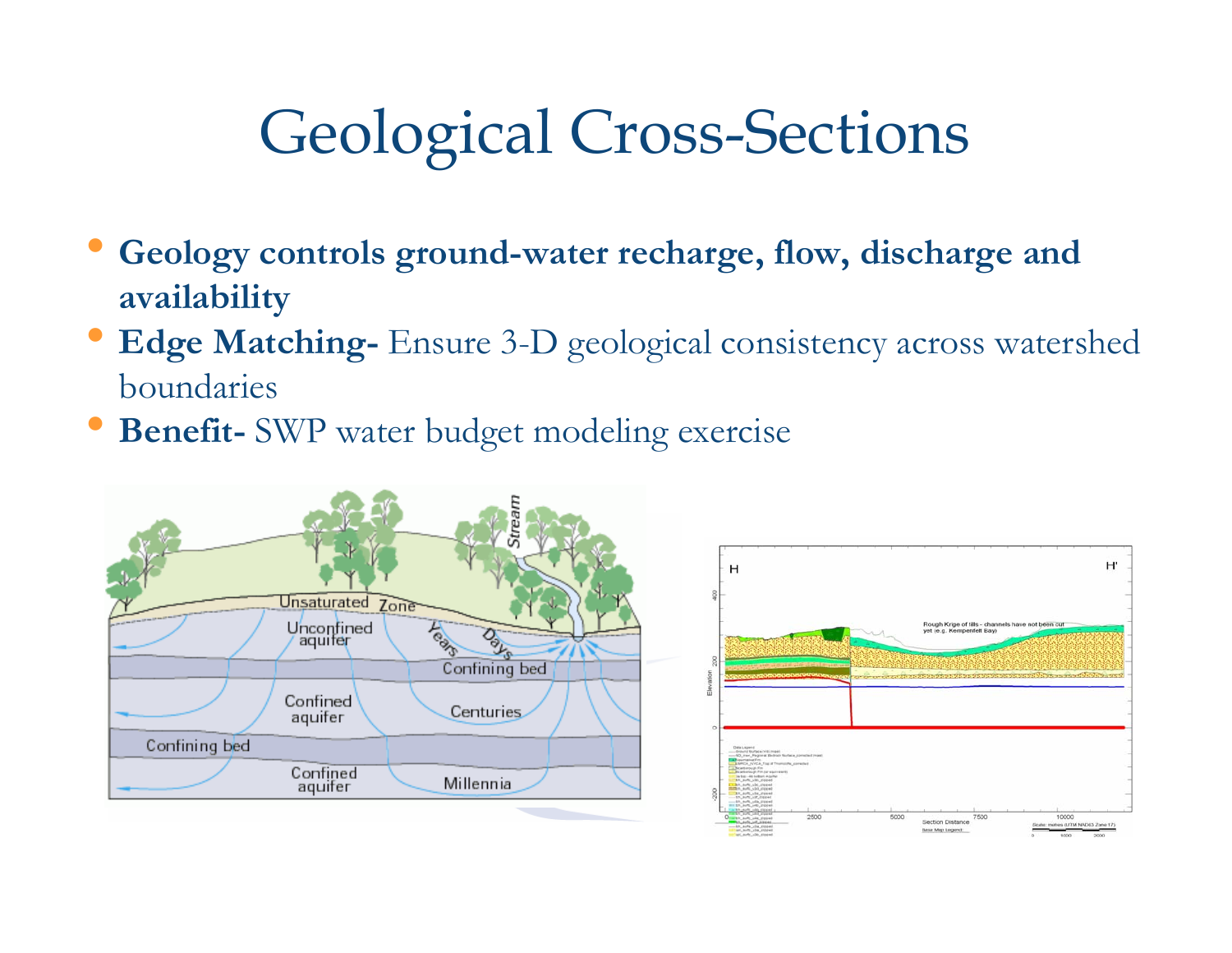## Flux calculations

#### **Water Budget: Input=Output ± ∆ Storage**

**Topographic Divides** constitute **Drainage Basin Divides for SW Topographic Divides** may or may not be **GW Divides**

**Flux calculations-** delineation of water gained or lose to neighbouring watersheds

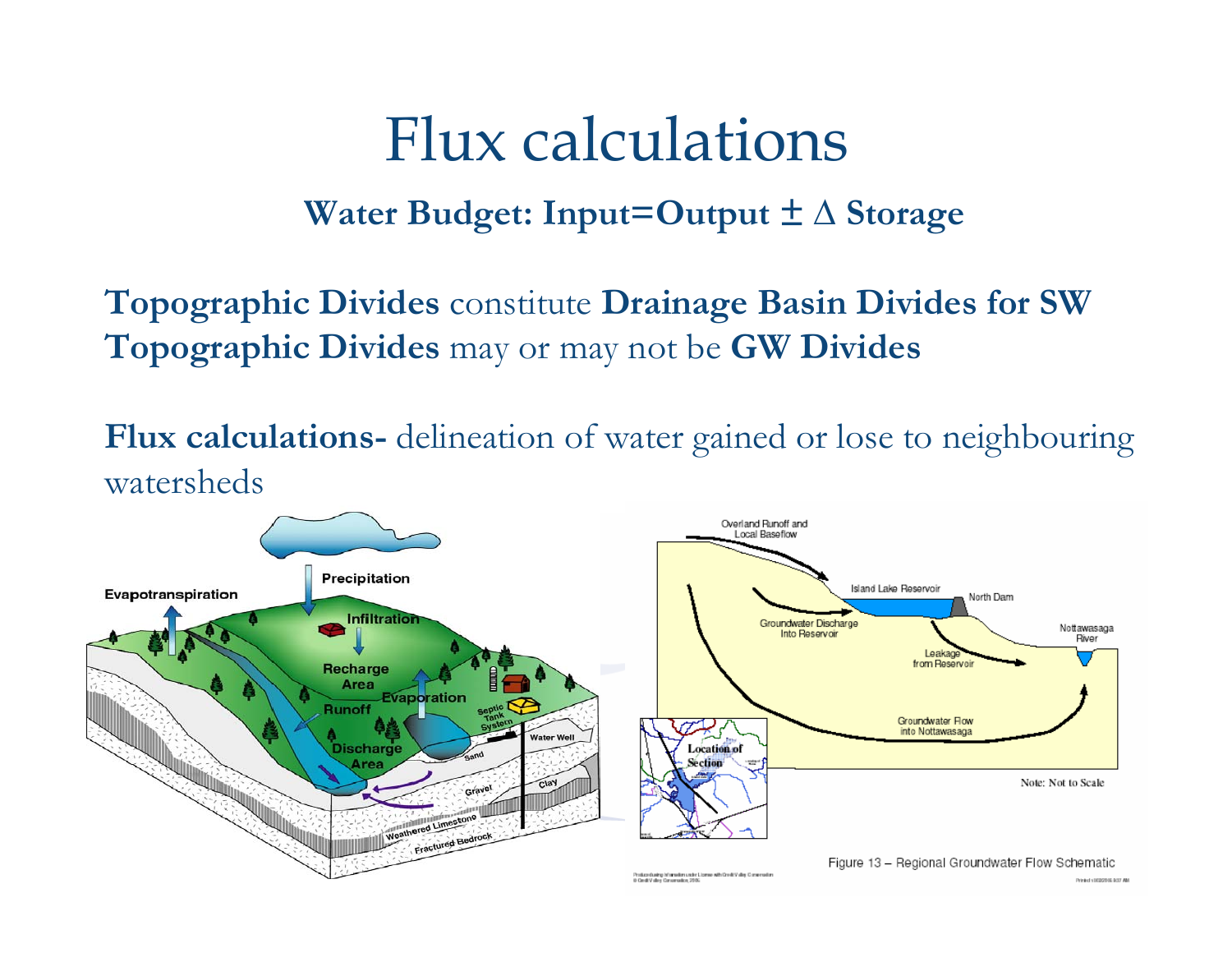## Communications

#### $\bullet$ **Outcomes:**

 Identify the issues and develop tools and recommendations to aid source protection areas and municipalities to address boundary communication issues

#### •**Issues:**

- Working across source protection regions, areas, and municipalities and ensuring collaborative communications
- Capacity for effective communications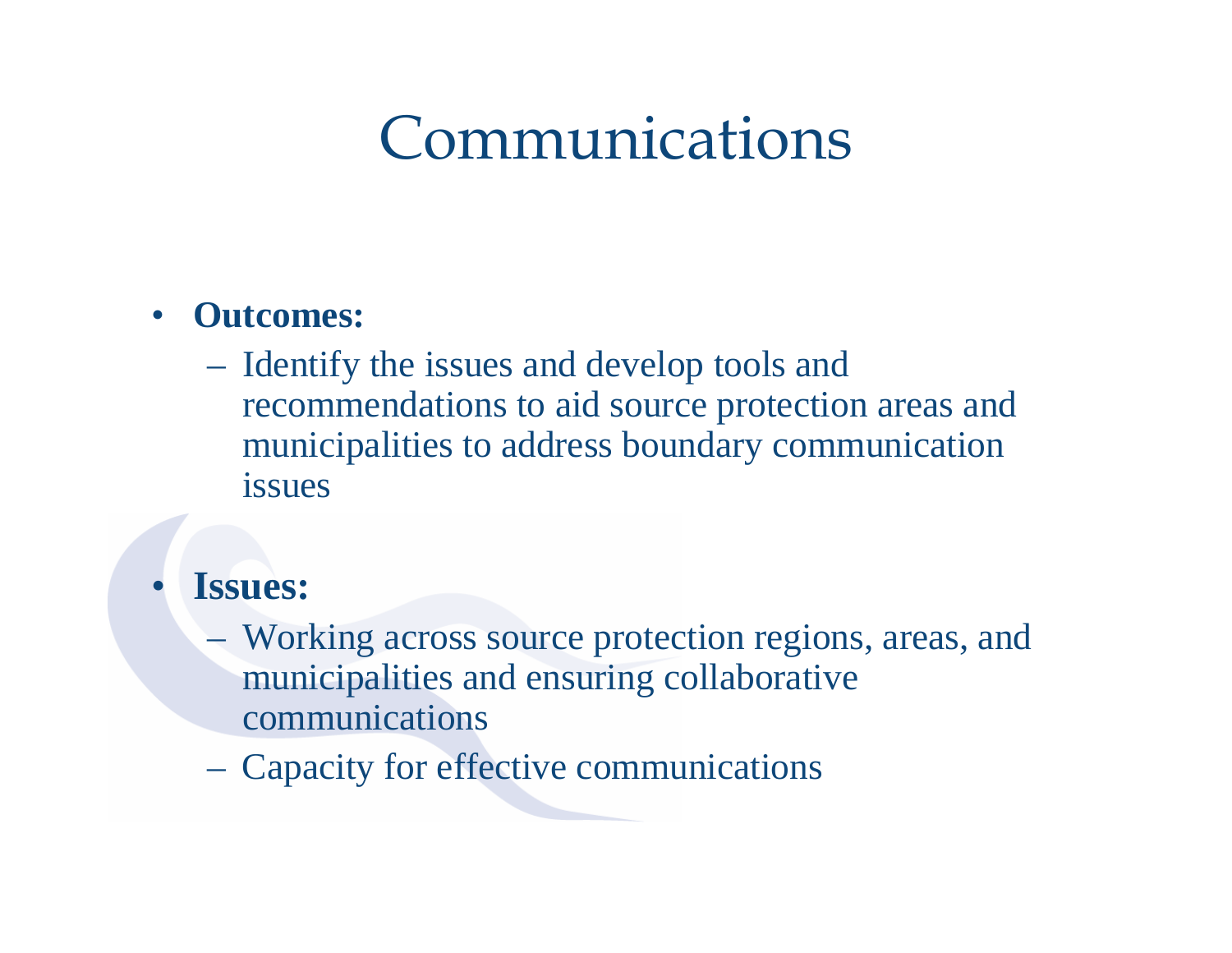# Communications- recommendations

#### •**Results and recommendations:**

*Resolving x-boundary issues through consultation and communication*

- Have SP PM and project staff set up informal discussions with neighboring SPRs require the SPC to outline x-bound. Comm. protocols with neighboring SPCs following consultation in the ToR
- Promote the development of x-boundary comm. protocols
- Require the SPC to discuss x-boundary issues with affected SPA
- Funding made available to the municipalities and SPR to facilitate the comm. needed to deal with x. boundary issues
- Municipalities allocate and identify staff empowered to deal with x. boundary comm.
- CO play a role in facilitating comm. among SPA/SPRs and supporting the production of comm. tools/techniques that be employed across Ontario.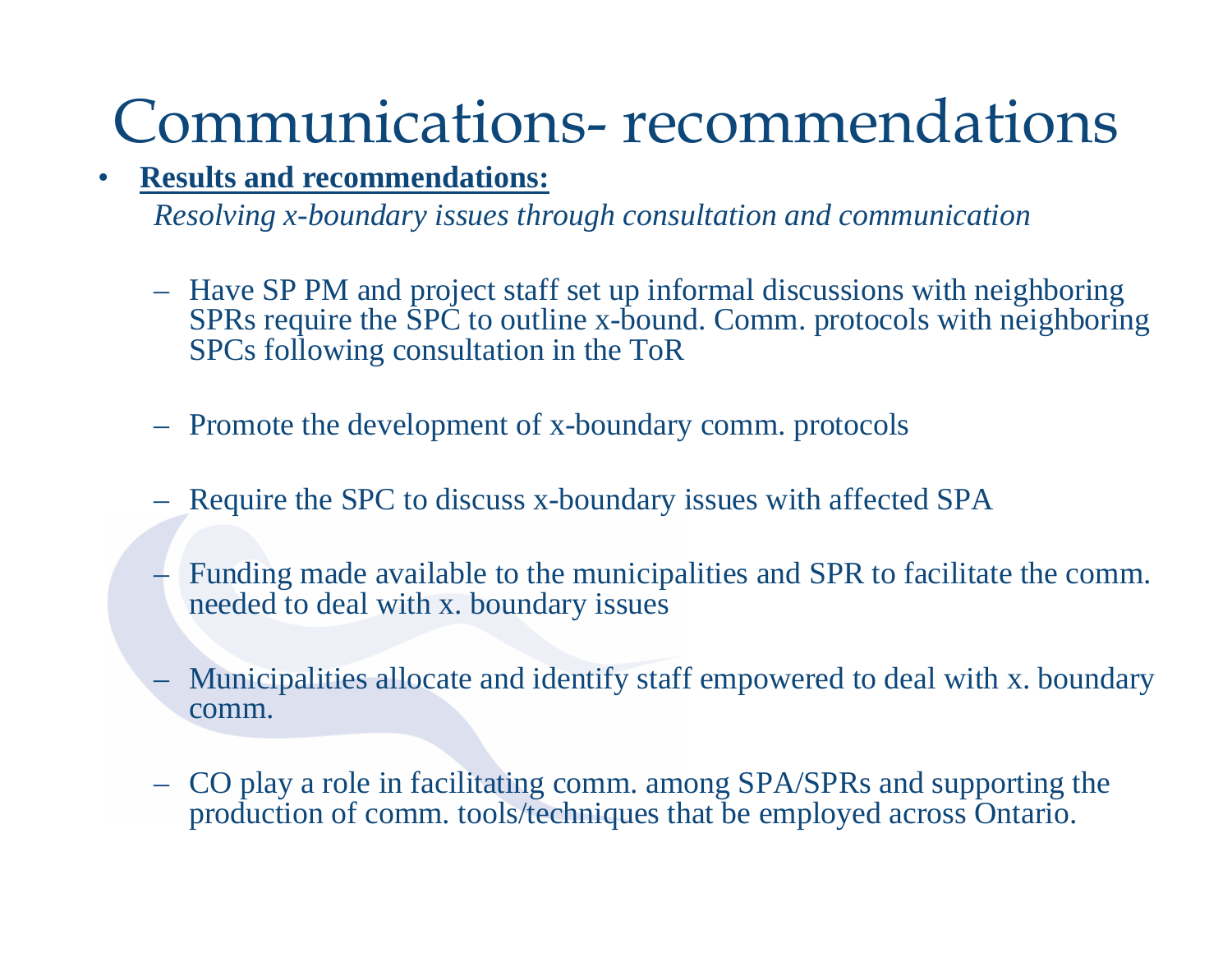# Remaining steps

### • **Technical:**

- Complete seamless map productions
- Complete seamless geological cross-sections
- Complete flux calculations
- • **Communications:**
	- Complete newspaper insert
	- Complete report